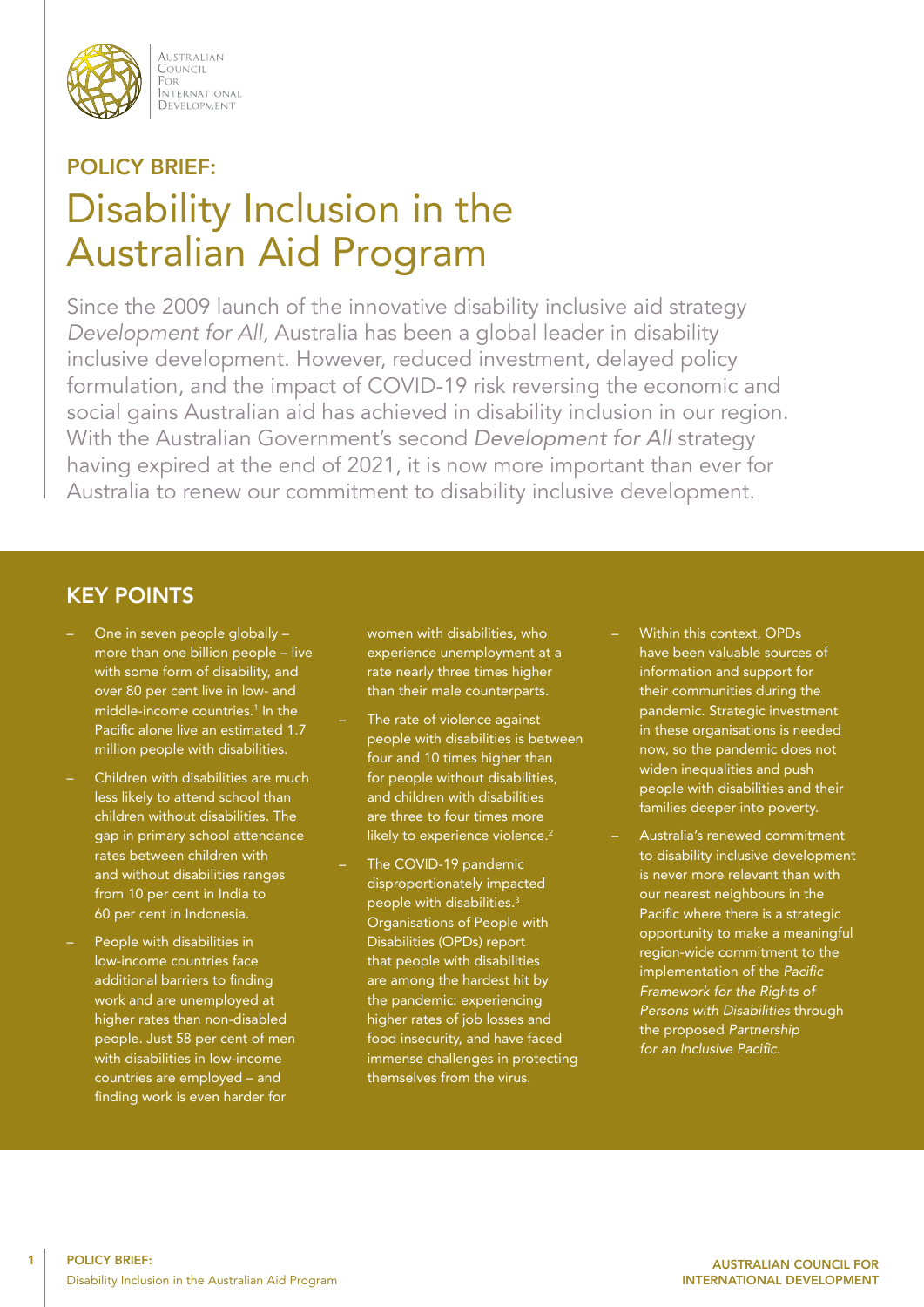# RECOMMENDATIONS

#### SUMMARY

- Develop a new, ambitious, and multi-year *Development for All* strategy in 2022.
- Increase DFAT's central disability allocation to a minimum of \$14 million per annum.
- Drive the establishment of a regional partnership for disability inclusion in the Pacific to accelerate the implementation of the Pacific Framework for the Rights of Persons with Disabilities 2016-2025.

#### DISABILITY INCLUSION IN HUMANITARIAN AND COVID-19 RESPONSES

- 1. Prioritise disability inclusive development though mainstream and disability specific investments across Australia's regional COVID-19 response:
	- a. Fund inclusive public health information, genderbased violence response and prevention services, child protection initiatives, sexual and reproductive health services, and equitable access to vaccinations.
	- b. Include specific streams for people with disabilities in job creation investments, for example: creating access to jobs and business loans; ensuring social protection schemes are accessible and account for the specific needs for people with disabilities; and addressing barriers to inclusion.
	- c. Increase investments in livelihoods and resilience for people with disabilities as part of the economic recovery from COVID-19 in our region.

### STEPPING UP DISABILITY INCLUSION IN THE PACIFIC

2. Drive the establishment of a regional partnership for disability inclusion in the Pacific to accelerate the implementation of the Pacific Framework for the Rights of Persons with Disabilities 2016-2025.

#### AUSTRALIA AS A GLOBAL LEADER IN DISABILITY INCLUSIVE DEVELOPMENT

- 3. Strengthen Australia's leadership in disability inclusive development through a human rights-based approach in line with obligations under the *Convention*  on the Rights of Persons with Disabilities by:
	- a. Developing a new, ambitious *Development for All* strategy in 2022.
	- b. Increasing DFAT's central disability allocation to a minimum of \$14 million per annum.
	- c. Ensuring DFAT has sufficient core departmental budget for staff and associated support costs to enable the effective implementation, monitoring and advocacy to support disability inclusion both in Canberra and at regional posts.
	- d. Maintaining disability inclusion as a distinct and cross-cutting approach within the development program, recognising the need for a separate but cohesive approach to disability inclusion within the broader gender equality, disability, and social inclusion agenda.
- 4. Build the sustainability and capacity of OPDs by directly investing in their leadership through multi-year and flexible funding mechanisms, by strengthening partnerships, and by increasing investment into peak representative bodies.
- 5. Foster an evidence-based and transparent approach to disability inclusion that will deepen understanding of the drivers of change in disability inclusion, through:
	- a. Publishing transparent accounting of the aid budget's disability funding through separate reporting of core disability inclusion funding.
	- b. Continuing to support the collection of disaggregated data for disability and other intersectional identities across all Australian aid program investments; advocating and supporting the collection of disaggregated population data for disability and other intersectional identities across our region; and advocating for best practice disability inclusion in multilateral forums and international frameworks.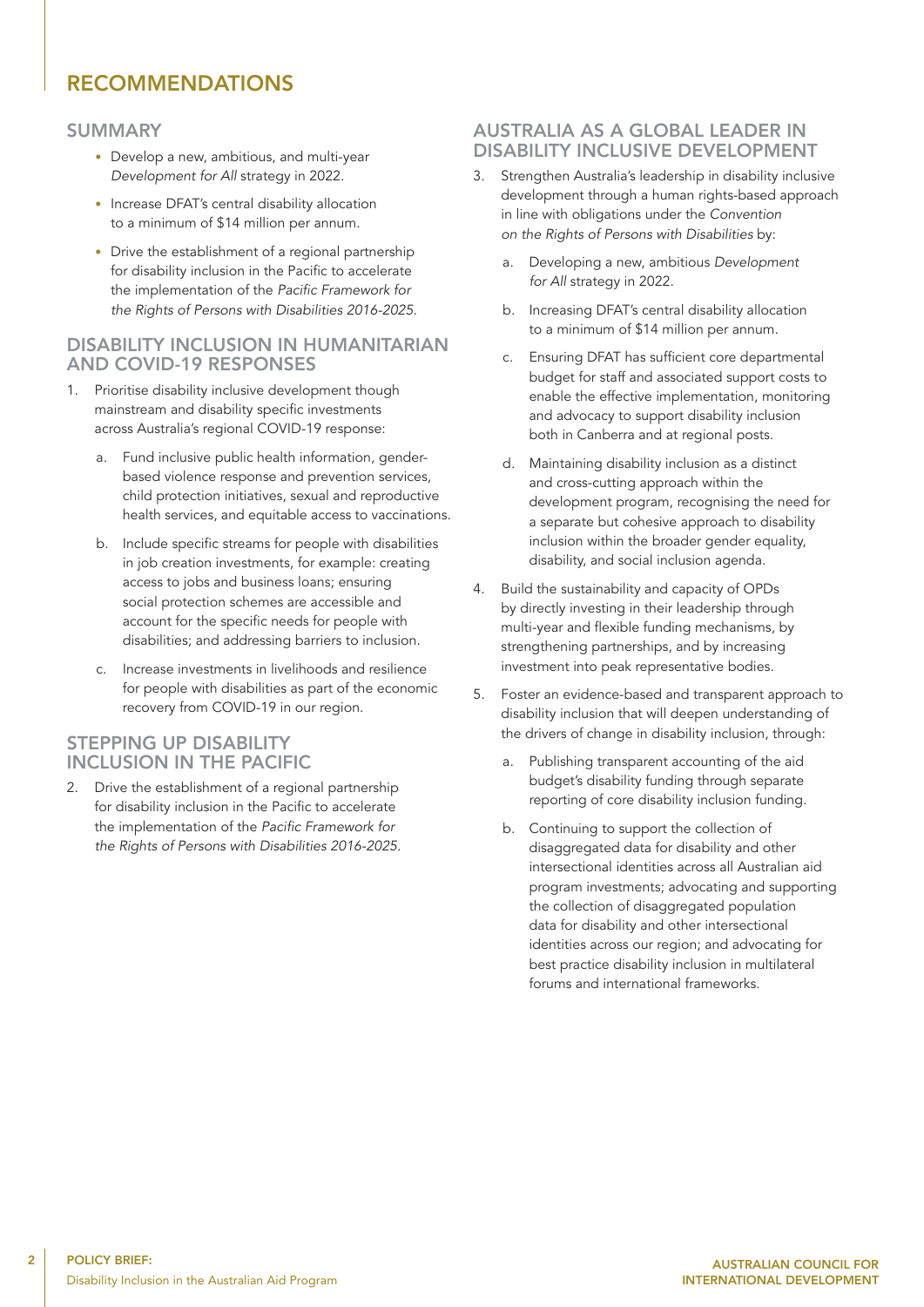## DISABILITY INCLUSION IN HUMANITARIAN AND COVID-19 RESPONSES

The COVID-19 pandemic created a perfect storm where the barriers already faced by people with disabilities increased on multiple fronts.4 As seen with large and complex emergencies, the needs of people with disabilities are often overlooked, and people are unable to access vital health, economic and social supports in response efforts.5 OPDs in numerous cases have taken on the role of addressing service shortfalls, including by turning inaccessible government information into accessible formats, providing data to social protection and food distribution providers, and providing psychosocial and other support to people with disabilities and their families, because the government and humanitarian systems that should have been supporting them were not.<sup>6</sup> OPDs have had to undertake these roles with minimal and sometimes no resources.

The World Health Organisation has identified people with disabilities as one of the most vulnerable populations in public health emergencies, who are disproportionately affected by the health, social and economic impacts of COVID-19.7

While the evidence is still growing, the impacts of COVID-19 on people with disabilities has been significant, exacerbating long-standing inequalities and barriers to inclusion, including:

- Evidence from high-income countries shows that people with disabilities represent more than 50 per cent of all COVID-19 related deaths.<sup>8</sup>
- Health systems around the world have been overwhelmed and therefore unable to offer critical health services to people with disabilities.
- People with disabilities have reported severe losses of employment and income because of the COVID-19 restrictions, at rates higher than the general population.<sup>9</sup>
- Many people with disabilities work in the informal economy and were not eligible for economic support or social protection.
- Globally, violence against women with disabilities has increased during the pandemic.<sup>10</sup>
- Increasingly high barriers in accessing assistive devices or specialised curricula during remote learning has meant children with disabilities are being left behind in education or not continuing their education at all.<sup>11</sup>
- There has been a widespread failure to prioritise people with disabilities in COVID-19 prevention efforts and vaccine roll-out, despite their high vulnerability.<sup>12</sup>

COVID-19 responses that do not actively target people with disabilities leave this group further behind – further excluded from socio-economic development progress as communities start to recover. In particular, the UN has warned that people with disabilities are more likely to be in informal employment, making them less likely to have access to COVID-19 social insurance programs. People with disabilities in low- and middle-income settings may also face challenges working from home in the absence of equipment normally available in the workplace.<sup>13</sup>

OPDs have been valuable sources of information and support during the pandemic. As services shut down, OPDs coordinated such things as food drops, written and broadcast information and many other vital services to people with disabilities and their families.<sup>14</sup>

However, without ongoing strategic intervention, the pandemic is set to widen inequalities and push people with disabilities and their families deeper into poverty.<sup>15</sup> The pandemic has validated the logic of focusing on preconditions to inclusion or on specific interventions for people with disabilities. This means laying the foundations for people with disabilities to be included in mainstream services and all aspects of community life, such as the provision of assistive devices (e.g. a wheelchair, walking cane) and accessible infrastructure. There is an urgent and critical need for increased investments in livelihoods and strengthening resilience for people with disabilities as part of the region's economic recovery from COVID-19.

As with public health emergencies like the COVID-19 pandemic, other disasters widely and disproportionately impact people with disabilities. Although it is widely accepted that climate change most severely affects the world's poorest and most vulnerable people, data about its impact on people with disabilities is not available. Some estimates have suggested 20 per cent of those most vulnerable to climate change are people with disabilities.<sup>16</sup>

People with disabilities – especially women and children – and their representative organisations must be supported to be included in global, national and local responses.

This is particularly important when investing in policies and plans for the physical and social infrastructure needed for disaster risk reduction and climate change adaptation. People with disabilities and their representative organisations need to be partners in these conversations and in planning and delivery.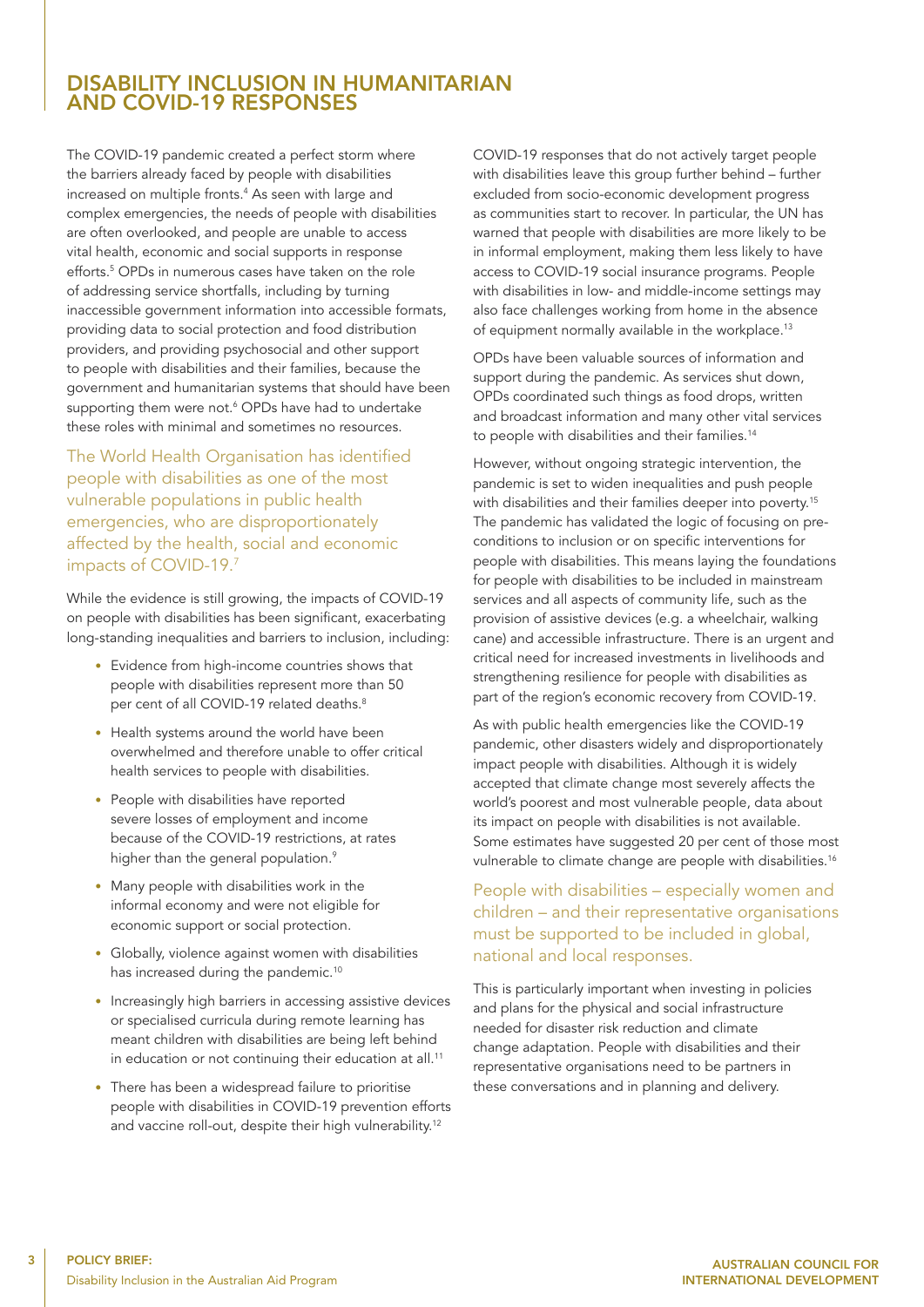## AUSTRALIA AS A GLOBAL LEADER IN DISABILITY INCLUSIVE DEVELOPMENT

Australia has built a strong legacy of leadership in disability inclusive development over the past 14 years. To maintain this legacy, we must address the specific disability challenges presented by COVID-19, along with the underlying inequalities the pandemic has laid bare. This requires an ambitious, funded disability inclusion strategy for the whole of the aid program and in response to COVID-19. Consistent with the previous disability strategy, a human rights-based approach in line with Australia's obligations under the Convention on the Rights of Persons with Disabilities Articles 32 (international cooperation) and 11 (situations of risk and humanitarian emergencies) should remain at its core. The forthcoming 20th anniversary of the convention in 2026 will occur in the life of the new strategy.

Implementation of a new strategy will require investment. Recent cuts of 25 per cent to the central disability allocation in the Australian aid budget are not consistent with maintaining our credibility as a global leader, and matching the scale of the problem. The central disability allocation must be increased to a minimum of \$14 million per annum. While a relatively modest amount in the overall aid budget, this investment is significant in providing core resources for disability inclusion across the aid program.

FIGURE 1: Central Disability Funding (ODA)



The decline in central disability inclusion funding comes in the context of decreasing investment in programs that support people with disabilities across across the aid program. Disability funding in country and regional programs has fallen from \$125.8m in 2013-14 to \$97.7m in 2020-21 and now constitutes a mere 2.14% of total ODA. Funding for disability inclusion allocation is vital to maintaining Australia's strong credibility and reputation for being an ambitious global leader in disability inclusive development. The 2017 Office of Development Effectiveness evaluation confirmed that at the time Australia was seen as an influential and credible leader in this field.17 However, this report cautioned that ongoing investment in disability is required to secure Australia's hard-won wins and strong standing in disability inclusion. "Australia should continue to be a leading advocate for disability inclusive development. If DFAT were to pull back from its advocacy work, it could undermine the successes achieved."

Office of Development Effectiveness, 2017

Australia has shown remarkable leadership and created critical momentum on disability inclusion through its first two *Development for All* disability strategies. The second *Development for All* strategy expired in December 2021. Although the Australian Government has publicly committed to a third strategy to be developed in 2022, progress toward this has been delayed which has left a considerable gap in strategic direction.

The Australian Disability and Development Consortium (ADDC) recommends the following outcomes for the third *Development for All* strategy:

- 1. Active and diverse leadership and representation of people with disabilities at all levels: Actively engaging and working with people with disabilities is the most effective way to increase their participation and inclusion in aid programs. The strategy must focus on supporting sustainable OPDs, supporting people with disabilities to lead priority-setting for disability inclusive development, and supporting the representation, voice, and leadership of marginalised members of the disability community. This includes ensuring no harm is done through the modality of program delivery; for example, more than one-third of intellectual disability projects (36 per cent) used methodologies that promoted segregation, in violation of the right of people with intellectual disabilities to be included in their communities. Further, this harm came in the context of 99.98 per cent of global ODA funding between 2014 and 2018 not including people with intellectual disabilities.<sup>18</sup>
- 2. Increased investment in preconditions for inclusion: These preconditions apply across all sectors to ensure people with disabilities have equal access to development programming within their community. The strategy must focus on accessible infrastructure, access to assistive technologies, access to rights-based support services, community based inclusive development, social protection, and support to all children access education.
- 3. Disability inclusion integrated across all aspects of the aid program: Sustained effort is required in areas where, historically, disability inclusion has not been a priority, such as economic development and infrastructure. This effort must include specific targets and engage in innovative approaches, focused on these under-prioritised sectors.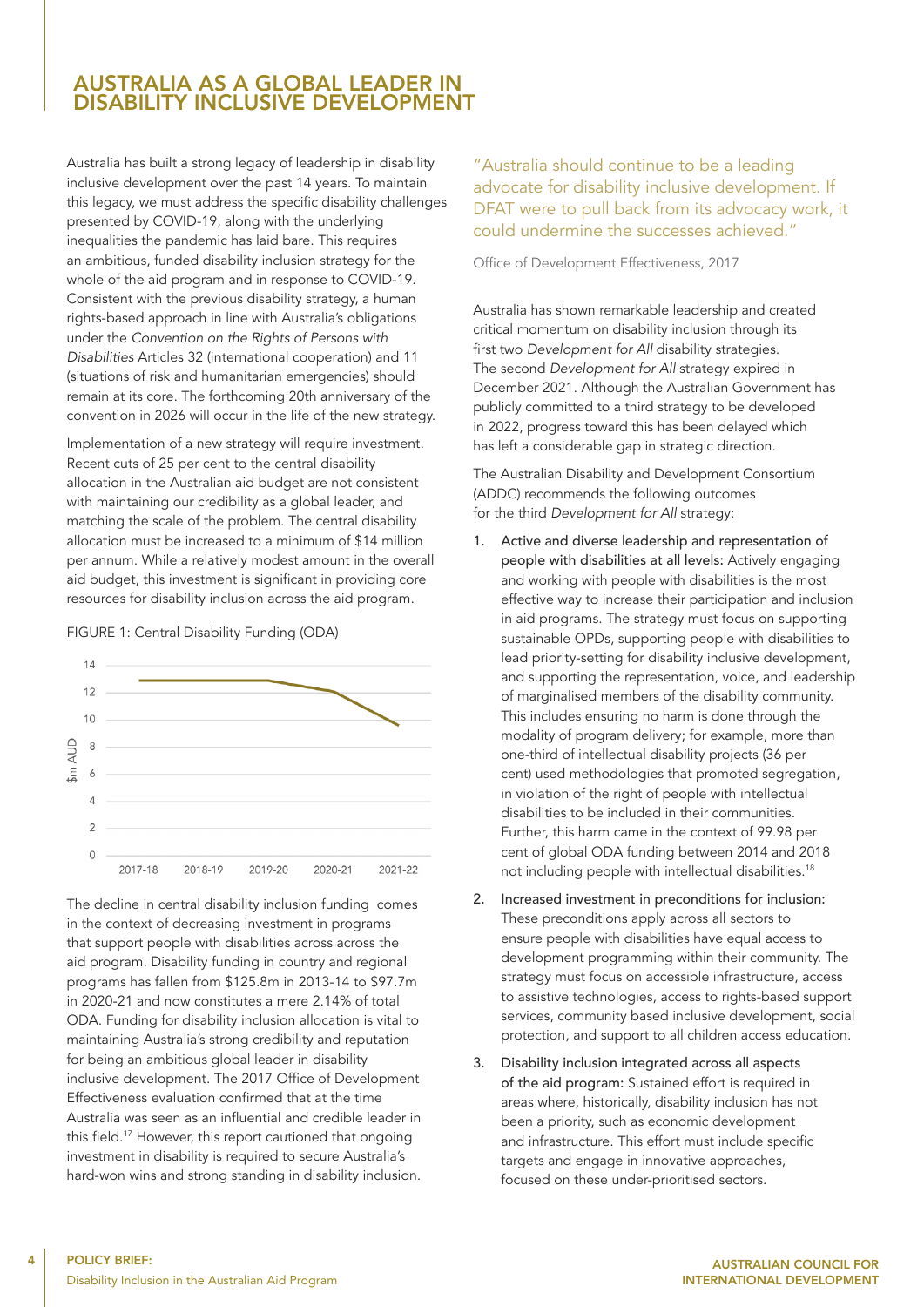- 4. Continued regional and global leadership: This must include partnering with OPD peak bodies to guide decision-making, support for regional and global collaboration, advocacy for best-practice disability inclusion in global fora, and highlighting Australia's experience through sharing lessons and best practice.
- 5. Evidence and knowledge generated to inform disability inclusive development approaches: Fostering an evidence-based approach to disability inclusive development will deepen understanding of the drivers of change in disability inclusion. The strategy must include supporting the development of knowledge products and evidence, building the capacity of local OPDs, and gathering and sharing internal practices and lessons learned.
- 6. DFAT skilled and confident in disability inclusive development: Achieving organisational capacity across DFAT will require investment in staff capacity, tools and resources; accessible and inclusive business processes; and accessible and inclusive information and communication. Partnerships with OPDs are an important way of building this capacity.

### TAKING AN INTERSECTIONAL APPROACH

Disability inclusion is a broad and diverse area requiring a dedicated, funded strategy. There is a growing trend to group disability inclusion among a broader agenda for gender equality, disability, and social inclusion. However, it is critical that disability inclusion is supported with dedicated resourcing and policy frameworks that address the overarching inequality and disempowerment experienced by many marginalised groups. At the implementation level, there is no such thing as a 'generic' approach to inclusion. Different groups of people experience specific barriers to inclusion and action to address those barriers must be targeted and resourced.

An intersectional analysis must also be applied to social inclusion, as it is often complex. Inequalities are often linked and compounding. For example, it is difficult to address violence against women with disabilities without understanding how disability affects gendered social roles. Understanding power and the systems of marginalisation that perpetuate inequality is critical to intersectional analysis. Any approach to inclusion and the rights of marginalised people – whether they be women, First Nations people or people with disabilities – will only be effective if it can influence the social norms and structures of power which perpetuate inequality and marginalisation, and are led by the communities most impacted and their lived experience.

## WORKING WITH OPDS

A fundamental principle that must inform all disability inclusive development work is 'nothing about us without us': the active inclusion of people with disabilities in all humanitarian responses and aid investments, and at all stages of programming. This requires engaging with diverse voices in the development of the strategy, and establishing mechanisms of accountability to people with disabilities, primary stakeholders and the public. This requires a dedicated governance mechanism, like the Disability Reference Group, which provided guidance in the implementation of the first *Development for All* strategy.

Enacting this principle also requires sustaining OPDs through direct, multi-year and flexible funding, and engaging in meaningful consultation and partnership. Engagement with OPDs has shown to promote agency and accountability and produce better outcomes for disability inclusion, and yet there are still barriers to engagement and limited consultation. OPDs are best placed to articulate the lived experience of people with disabilities and leverage local networks to identify and communicate with people with disabilities before, during and after a disaster. Investing and partnering with peak representation bodies for OPDs, such as the Pacific Disability Forum, is critical to building the capacity and sustainability of OPDs.

## EVIDENCE BASED APPROACHES

Fostering an evidence-based approach to disability inclusive development requires utilising available data and evidence of best practice while continuing to expand the depth and breadth of this evidence. Addressing the data limitations of the impact of COVID-19 needs to be a high priority for data collection to inform disability inclusive approaches to the pandemic response and recovery effort. However, this evidence-based approach should continue to extend across all aspects of the aid program, including expanding the expectations of disability disaggregated data collection by all delivery partners and advocating for best-practice disability inclusion in multilateral and international forums.

Now is the time for Australia to re-commit to being an innovative leader in disability inclusion, and increasing our global investment and strategic engagement. Investment in the economic and regional recovery from COVID-19 for people with disabilities is key to maintaining successes achieved as well as reaching further, to the heart of ensuring fundamental human rights for people with disabilities and building resilience to future crises.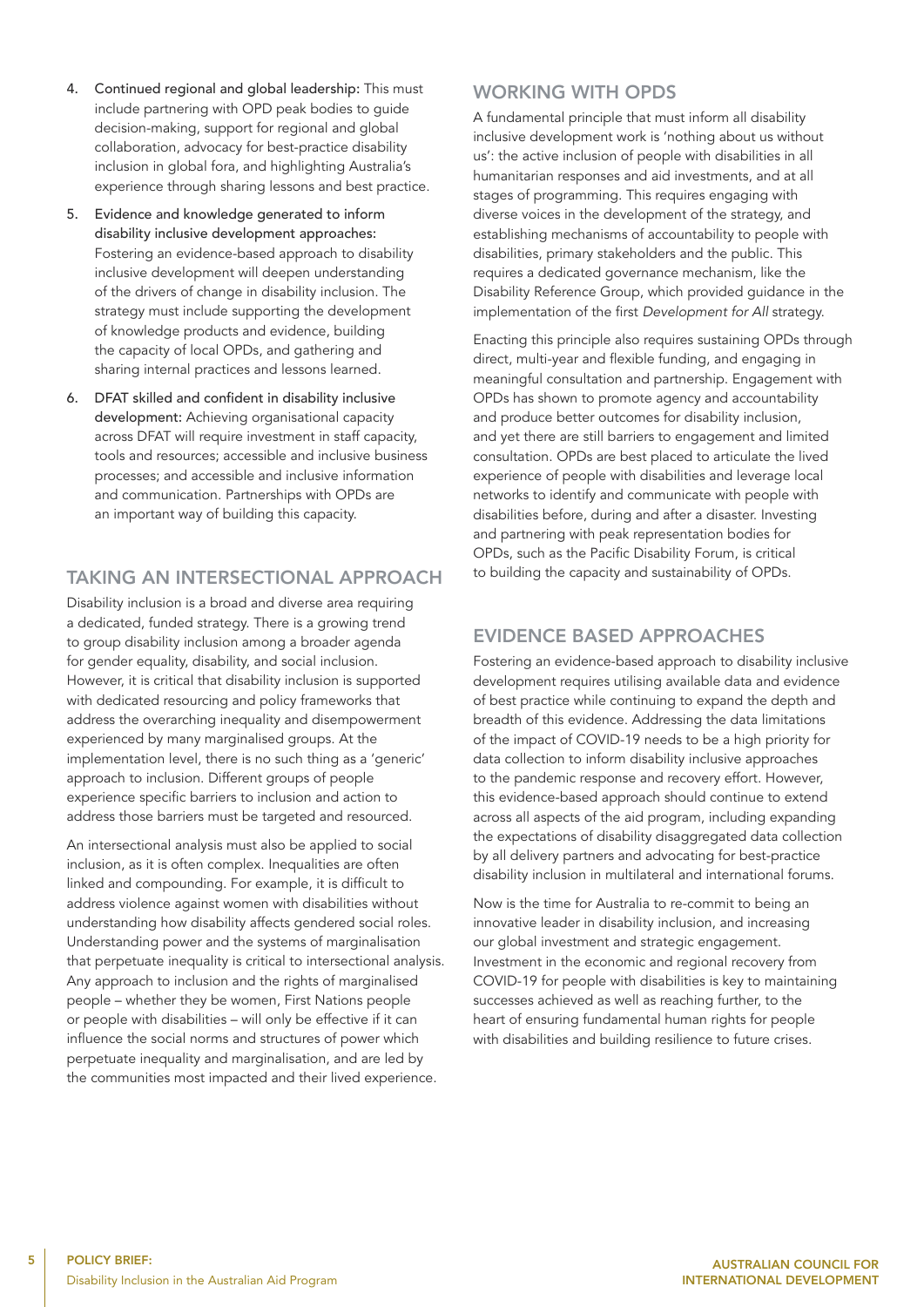#### CASE STUDY – 'INVESTING IN ORGANISATIONS OF PEOPLE WITH DISABILITIES - PACIFIC DISABILITY FORUM'

Pacific Disability Forum (PDF) is a Fiji-based regional umbrella organisation and a long-term DFAT partner, which supports up to 71 OPDs across 22 Pacific Island countries and territories in various ways: from providing funding for disability activities and grassroots programs, to offering capacity development and training in advocacy, law reform, inclusive data collection, budgeting, and accessible infrastructure.

PDF also works to change systems and policies that exclude people with disabilities, by connecting national governments, development partners and other stakeholders with OPDs. This allows for the sharing of priorities and raises awareness of the rights of people with disabilities and preconditions for inclusion at the national level as well as within UN agencies. This has brought many positive policy changes throughout the Pacific, including increased access to education for women and girls with disabilities, and greater inclusion of people with disabilities in preparedness and responses to emergencies such as tropical cyclones and COVID-19.

## STEPPING UP DISABILITY INCLUSION IN THE PACIFIC

The Pacific Disability Forum (PDF)<sup>19</sup> estimates there are 1.7 million people with disabilities in the Pacific. Pacific Island Countries (PICs) are committed to addressing the barriers faced by people with disabilities with governments in the region jointly committed to the Pacific Framework for the Rights of Persons with Disabilities 2016-2025 (PFRPD).<sup>20</sup> However, PICs' dedicated expenditure for people with disabilities is just 0.1 per cent of GDP (compared with an average of 2.2 per cent in European Union countries $^{21}$ ) with a heavy reliance on aid funding to resource many of the disability inclusion initiatives and costs.22

Systemic change will only come about through intentional implementation of the PFRDP and any subsequent frameworks. This will require sustained ongoing increases in domestic resource allocation, alongside significant increases to ODA contributions, and overarching, coordinated programming that will address the existing gaps in disability inclusive development.

Australia must drive the establishment of a regional partnership on disability inclusion in the Indo-Pacific, to accelerate the implementation of the PFRPD and ensure pre-conditions are in place for the effective inclusion of people with disabilities. We propose that this partnership would be a pooled funding partnership with PICs and other donors and stakeholders, with Australia providing a multi-year funding platform and appropriate resourcing to launch the initiative.

A pooled Pacific partnership to support PFRPD will provide greater coordination of resources and priorities, better sharing of lessons from examples of good practice, and economies of scale for service provision. A strong partnership approach – seeking buy-in from a range of donors, implementing partners and PIC governments – will enhance coordination, scale and efficiency in how resources are allocated.